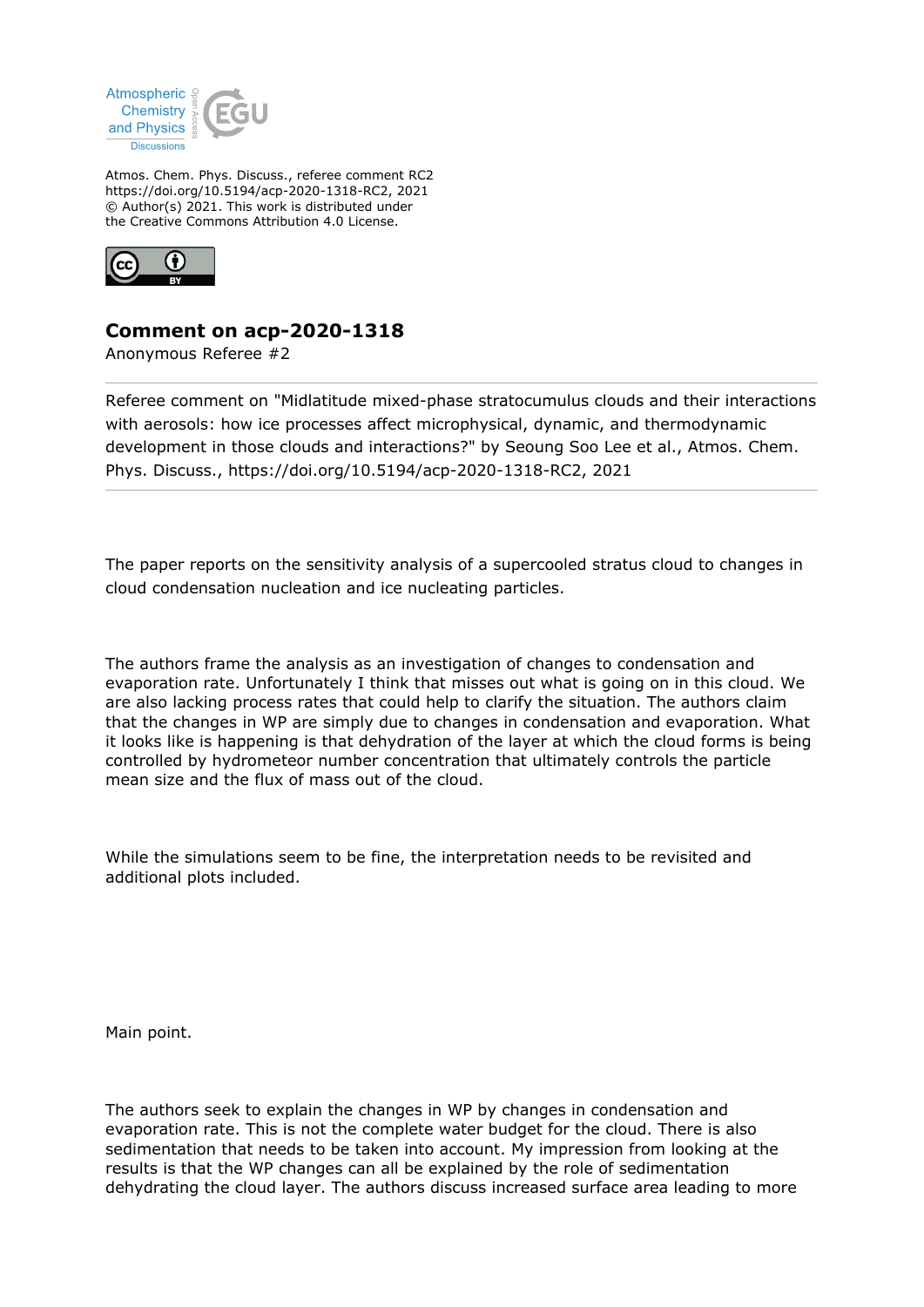efficient condensation, but to first order the amount condensed is governed by how high a parcel ascends (if the timescale for condensation/deposition is shorter than eddy overturning timescale). The particle number concentration then leads to smaller particles for higher concentrations that fall slower and are therefore less efficient at dehydrating the cloud layer.

This can be demonstrated by:

i) showing precipitation rate at cloud base for the different simulations (precip rate will decrease with increasing concentration).

ii) setting the sedimentation speed of ice particles to zero – this would then mean that the control and 100x IN simulations develop similar WP.

iii) for evaporation rate to be important thre would need to be a large change in cloud top evaporation rate (converted to Wm-2) compared to any change in longwave cooling rate between simulations.

I think the authors should carry out these suggestions

Other points.

Line 146 there are several high resolution studies of mixed-phase stratiform cloud that could usefully be reviewed and compared to. Here are some examples.

Possner et al. GRL 2017. https://doi.org/10.1002/2016GL071358

Young et al. ACP 2017. https://acp.copernicus.org/articles/17/4209/2017/

Ovchinnikov et al. JGR 2011. https://doi.org/10.1029/2011JD015888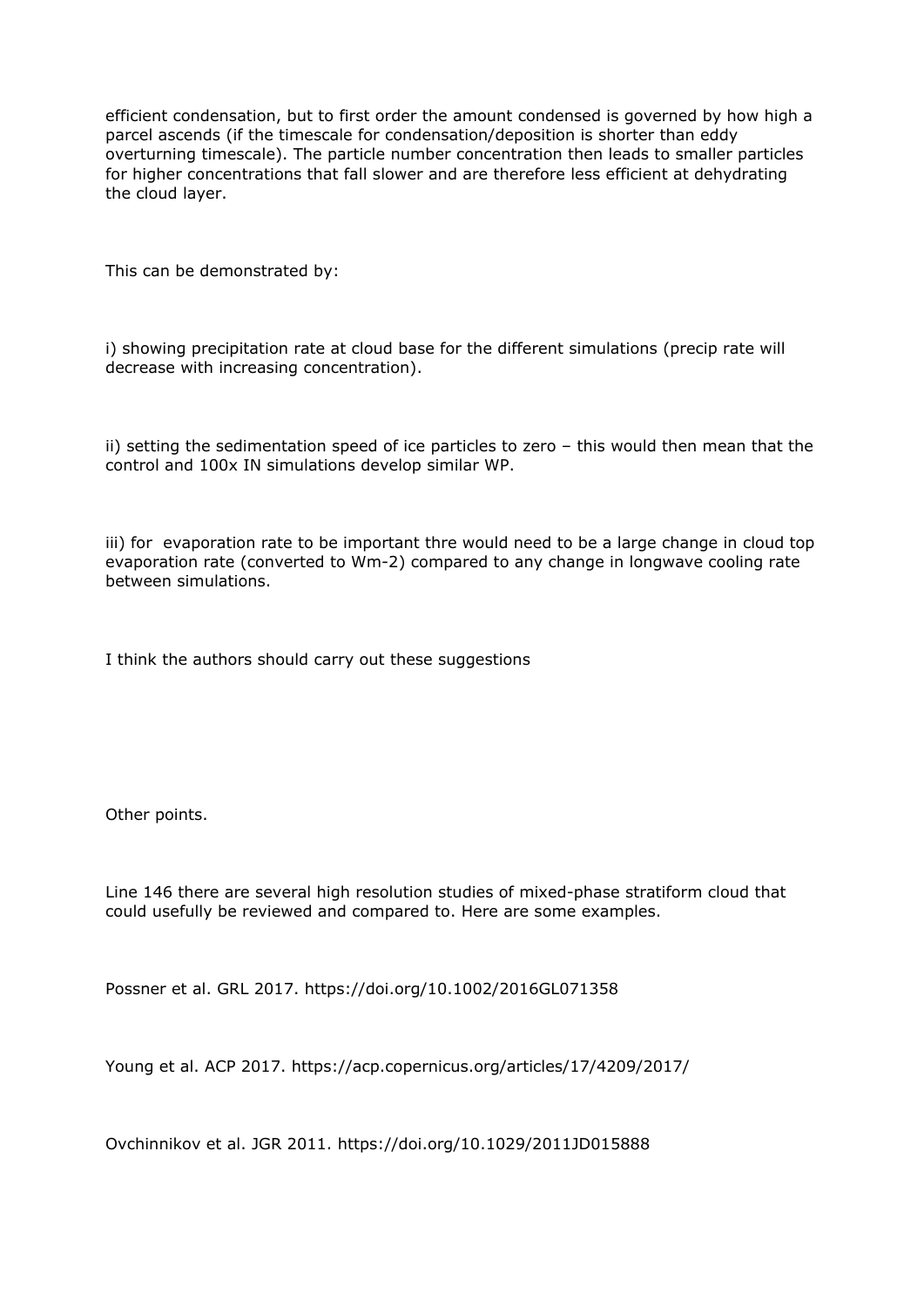It would also be worth looking at Ackerman et al.

https://pubs.giss.nasa.gov/docs/2004/2004\_Ackerman\_ac07000g.pdf

Line 152. Need to slightly rewrite - there have always been aerosols affecting clouds.

Line 221. Some more metrological information would be useful. What temperature is cloud base and cloud top at?

Line 242. Is representing this variability within the domain important? How does it compare to just using averaged values over the domain?

Line 291-298. So the microphysics uses up the aerosol ?

And then the aerosol is nudged back to a background concentration? What is the timescale to do this? Why isn't advection of aerosol from the boundary sufficient?

Reasonably well, seems vague. In what way is it reasonable? And to what level of accuracy?

Line 297-298. so the aerosols are not used by the clouds?

Line 301 the simulations are run such that the microphysics see the aerosol and can activate it to form cloud but does not remove it ?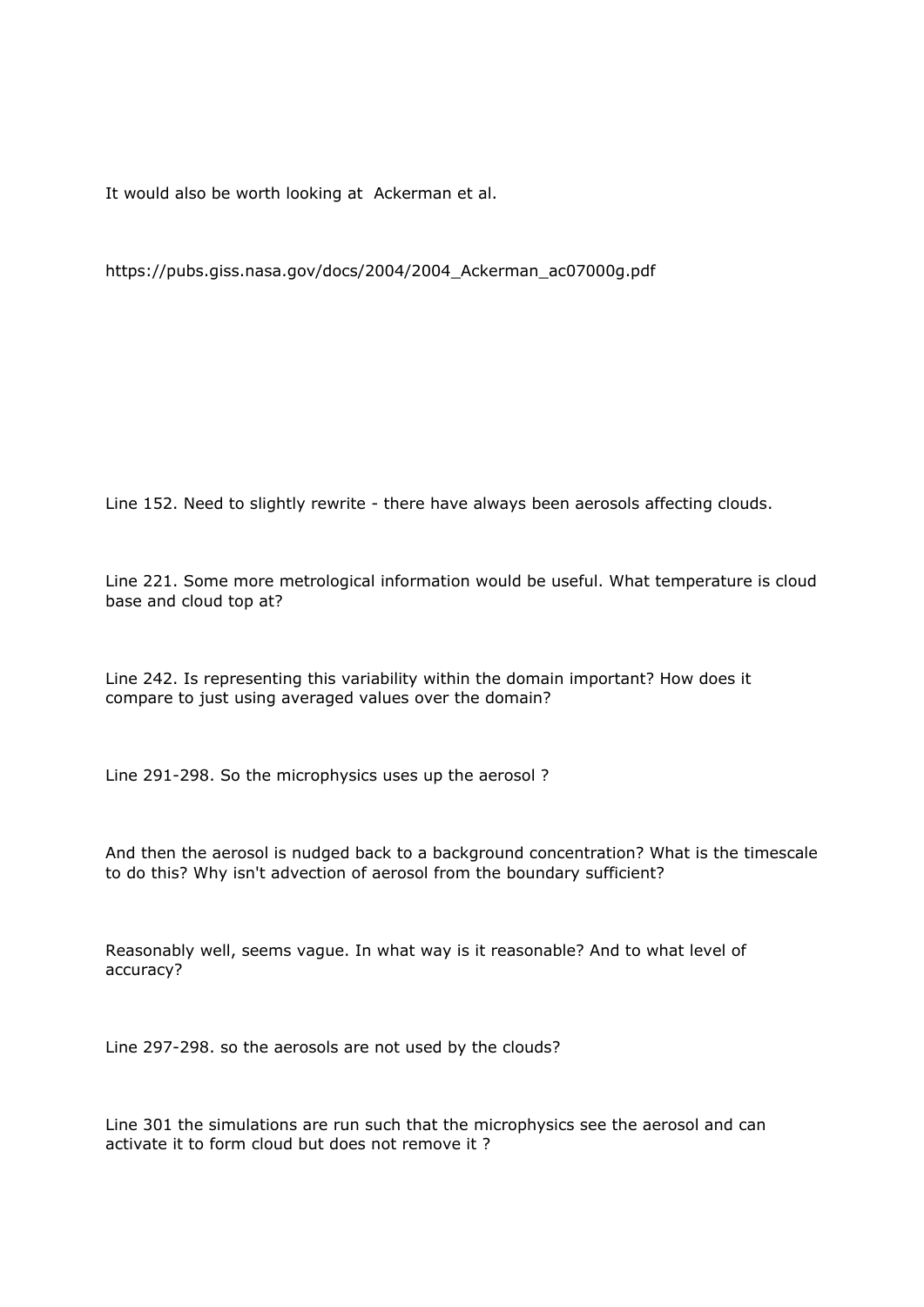I think this section (3.2) needs to be rewritten to clarify how the aerosol is being used in the microphysics.

Line 350 section 4, 4.1

I am afraid I disagree with the interpretation presented here. The modelling results need to be reassessed and text rewritten.

Line 408-409. i would assume this is simply because cloud parcels have ascended higher (fig 3d shows the cloud top is  $\sim$ 1km higher for the noice simulation). In the ice simulations the water will be efficiently removed (due to deposition, riming and sedimentation) stopping the parcels reaching saturation as they ascend.

Assuming similar updraft speeds and modest supersaturations if this microphysics supports it,, then the condensation rate just represents how much water has been removed from the parcel.

Its not the condensation rate alone, but the sink of moisture from the ascending cloud parcels that controls the lwp, iwp.

line 433-434. is this just because there is coexisting ice that is competing for water. This will make it harder to activate new droplets.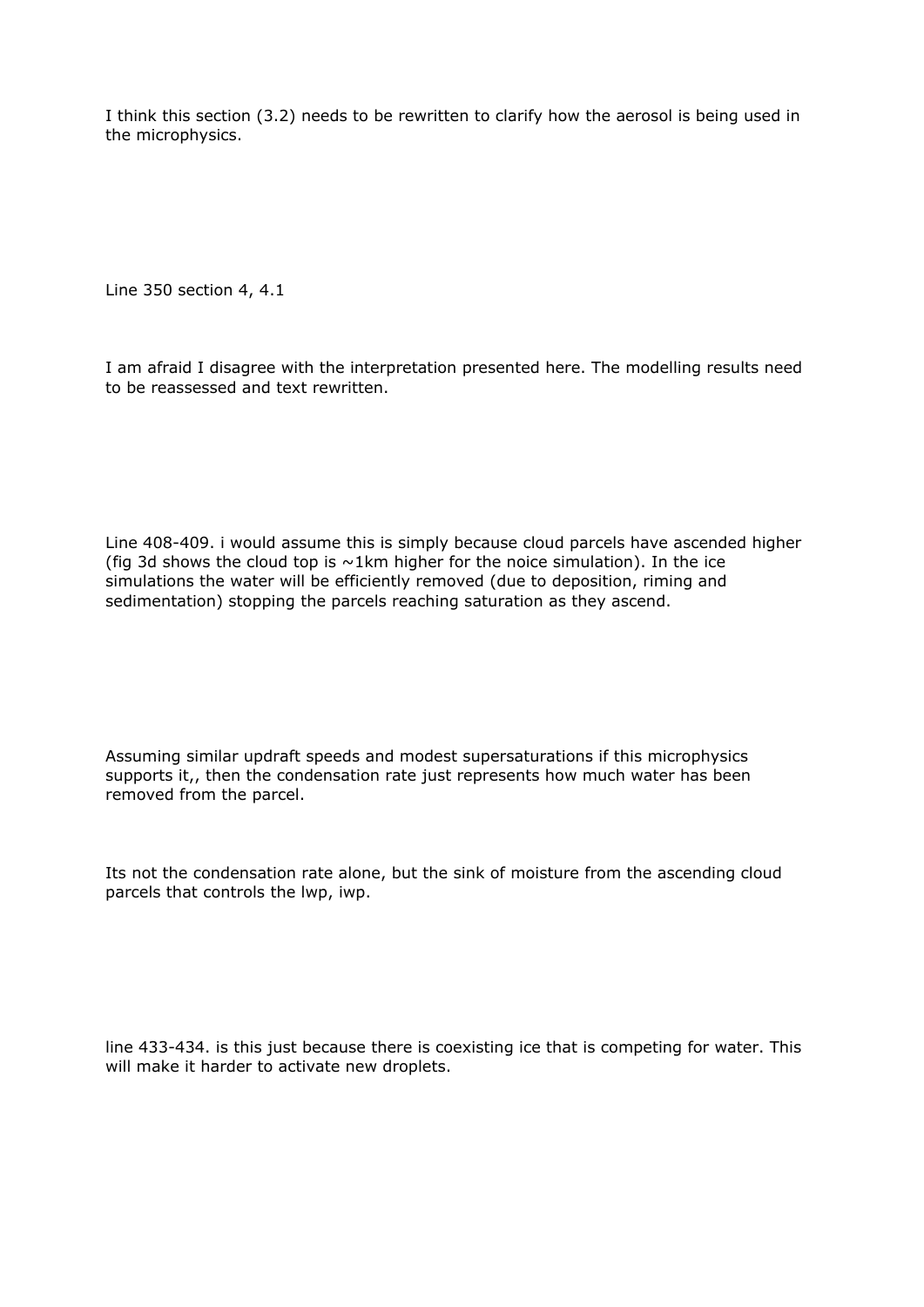1 per cc ice particles is extremely high concentrations for these temperatures.

In observations it should be more like 1-10 litre. 100litre if secondary production of ice is occurring

Line 441-444. No. the lower wp is because moisture has been removed from the column by sedimentation

Line 455-470. Deposition is occurring because the vapour pressure over ice is lower than the environmental vapour pressure (in this case at water saturation). This will be a sink of water vapour leading to droplets evaporating and maintaining the vapour pressure at water saturation.

If the cloud parcel is not fully glaciated then the water should be condensed out by the time the top of the parcel ascent is reached with perhaps a few seconds lag if there is substantial supersaturation.

The reason that the wp is larger for higher cinc is that the parcel has not been dehydrated. The total water is unchanged because the particles are much smaller and are not sedimenting out in the timescale of the parcel ascent.

In fact, if an even higher concentration were used the wp should exceed the control noice as the vapour can be brought to ice saturation.

You can assess this by looking at the precipitation rate at cloud base.